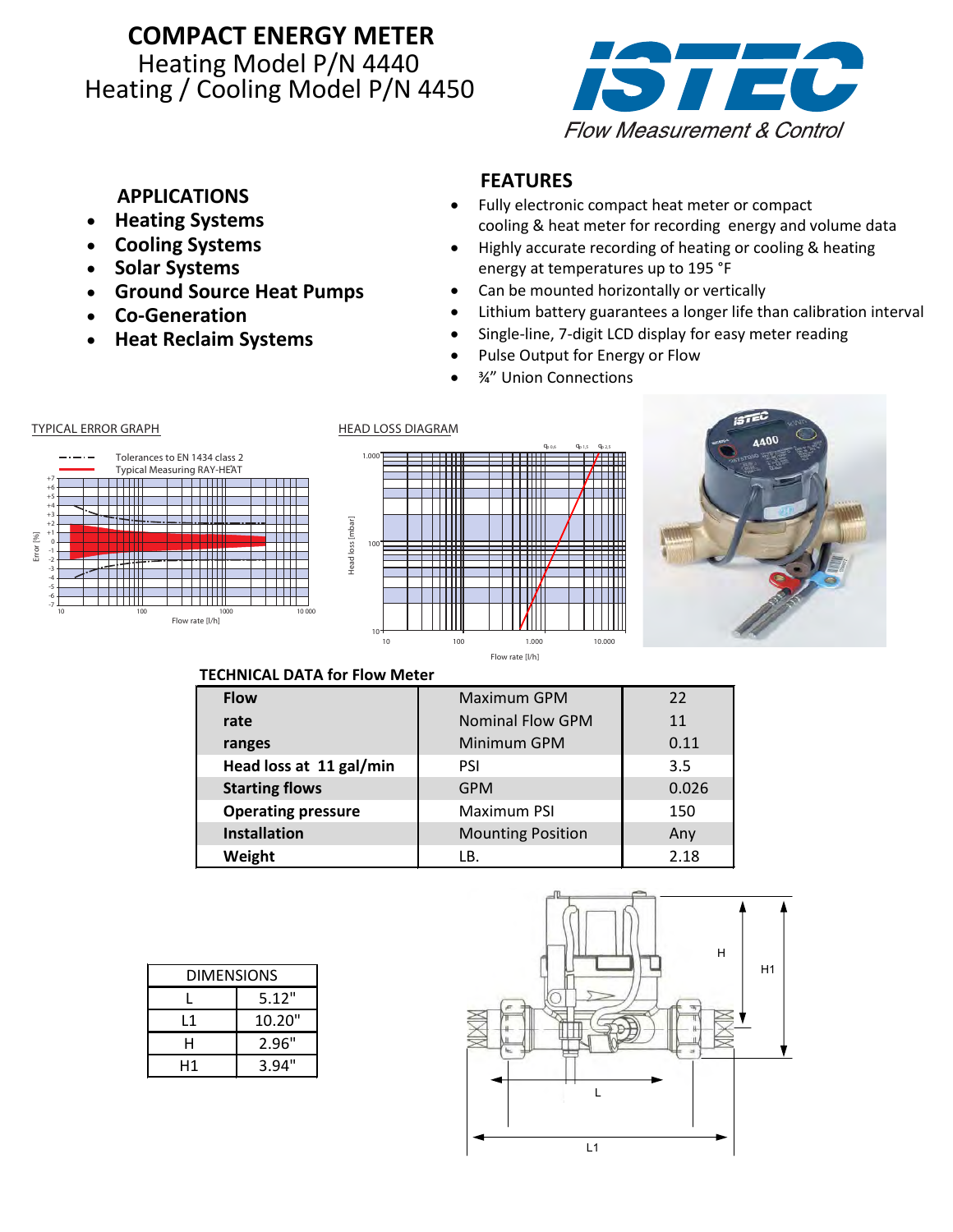#### **TECHNICAL DATA FOR CALCULATOR**

|                       | Ambient class                          |           | EN 1434 class C                               |
|-----------------------|----------------------------------------|-----------|-----------------------------------------------|
| <b>Basic</b>          | Protection class                       |           | <b>IP 54</b>                                  |
| features              | <b>Type</b>                            |           | Compact heat meter to EN 1434                 |
|                       | metrological class                     |           | Dynamics qp/qi100:1 class 2                   |
|                       |                                        |           |                                               |
| <b>Display</b>        | Display indication                     |           | LCD, 7-digit                                  |
|                       | Unit                                   |           | MWh - kWh - GJ - MJ - kW - m3/h - I/h - m3-1  |
|                       | <b>Total values</b>                    |           | 9 999 999 - 999 999,9 - 99 999,99 - 9 999,999 |
|                       | Values displayed                       |           | power - energy - flow rate - temperature      |
|                       | Temperature sensor type                |           | Pt 500 / 2-wire                               |
| Temperature-          | Measuring cycle                        | т<br>s    | 32                                            |
| Input                 | Absolute temperature measurement range | $\circ$ F | 32302                                         |
|                       | Max. frequency                         | Hz        | ca.4                                          |
|                       | Max. input voltage                     | V         | 30                                            |
| Volume - $/$          | Max. input current                     | mA        | 100                                           |
| energy-               | Max. voltage drop at active            |           |                                               |
| pulse                 | output                                 | V/mA      | 2/27                                          |
| <b>Open Collector</b> | Max. current through inactive output   | µA/V      | 5/30                                          |
| (high current         | Max. reverse voltage without           |           |                                               |
| sink)                 | destroying outputs                     | V         | 6                                             |
|                       | Pulse duration                         | ms        | 125                                           |
|                       | Min. Pukse breakpause                  | ms        | 125                                           |
| Supply-               | Operating voltage                      | UN VDC    | 3,0 (lithium battery)                         |
| voltage               | Nominal power                          | PN µW     | 30                                            |

#### **EXAMPLE**

#### **PULSE OUTPUT**

The outputs are open-collector circuits. The collector branch contains only 0 ohm resistance, i.e. there is no internal current limiting. If required, this must be provided externally by a collector resistor.

$$
R_{\mathbf{i}} \ge 5 \times R_{\mathbf{V}}
$$
  

$$
R_{\mathbf{V}} = \frac{U}{I}
$$
 
$$
R_{\mathbf{V}} = \frac{30 \text{ V}}{3 \text{ mA}} = 10 \text{ k } \Omega
$$

\*Cooling & Heat Meter \*EC= Energy cold (white) \*EH= Energy heat (green)

#### **OVERVIEW OF LOOPS**





#### **OPERATION U 30 V**

**Rugarish Extending Constraining The integrator display has two loops.** 

- ❑ Main loop
- ❑ Service loop

The main loop is configured to display the data for current energy and energy on reading date. The service loop displays the current data for flow rate, temperatures, power, volume and next reading date.

A button is mounted on the front panel of the meter. This can be pressed for a short or long time. A short press of the button (< 3 seconds) switches to the next display within a loop and a long press  $(> 3$  seconds) switches between the display loops.

#### **Note**

**The LC display has a power save mode, which is activated by pressing a button. The display switches off automatically and changes to the power save mode if the button is not pressed for 5 minutes.**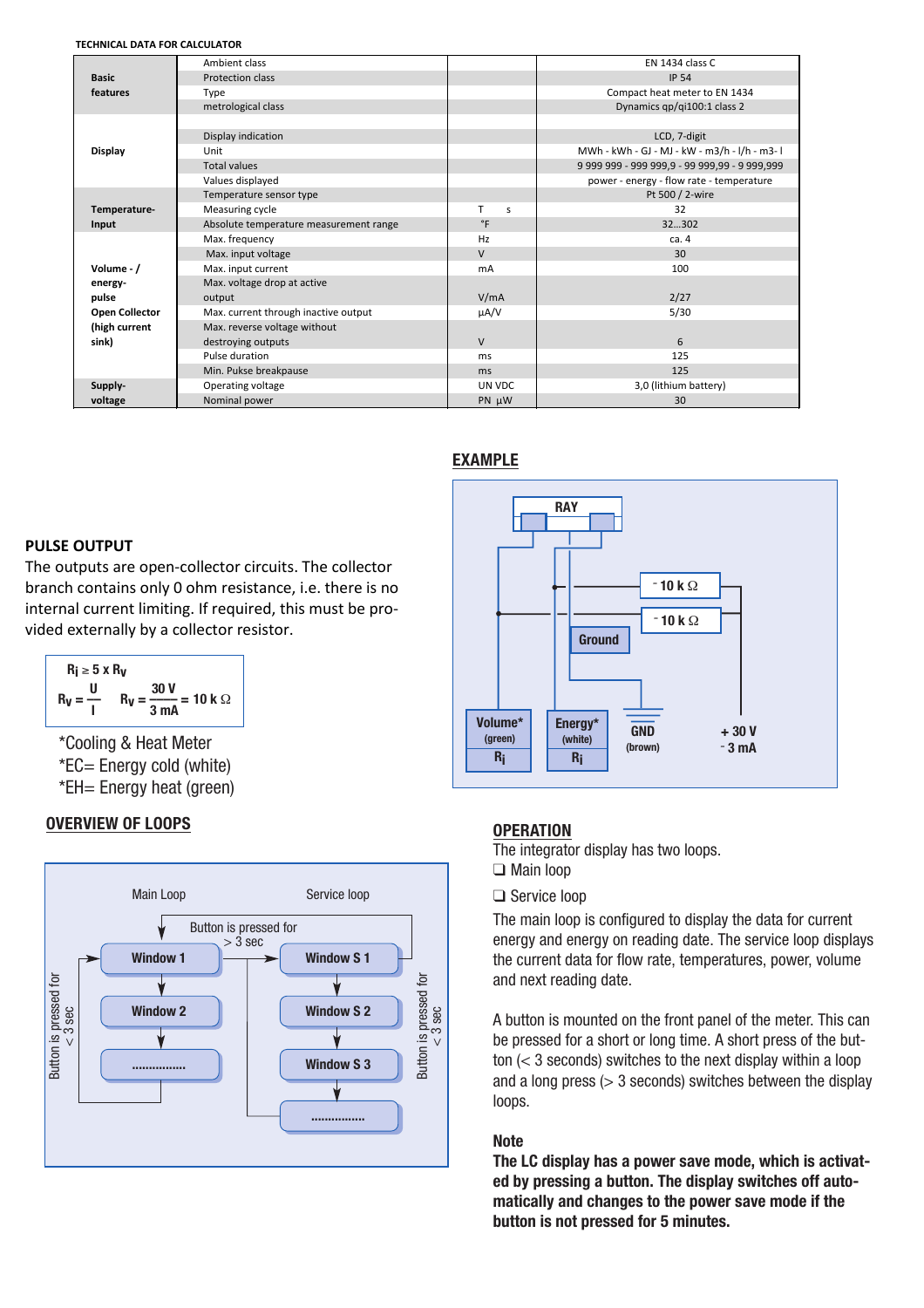#### **HEAT METER** ❏ **MAIN LOOP**



#### ❏ **SERVICE LOOP**